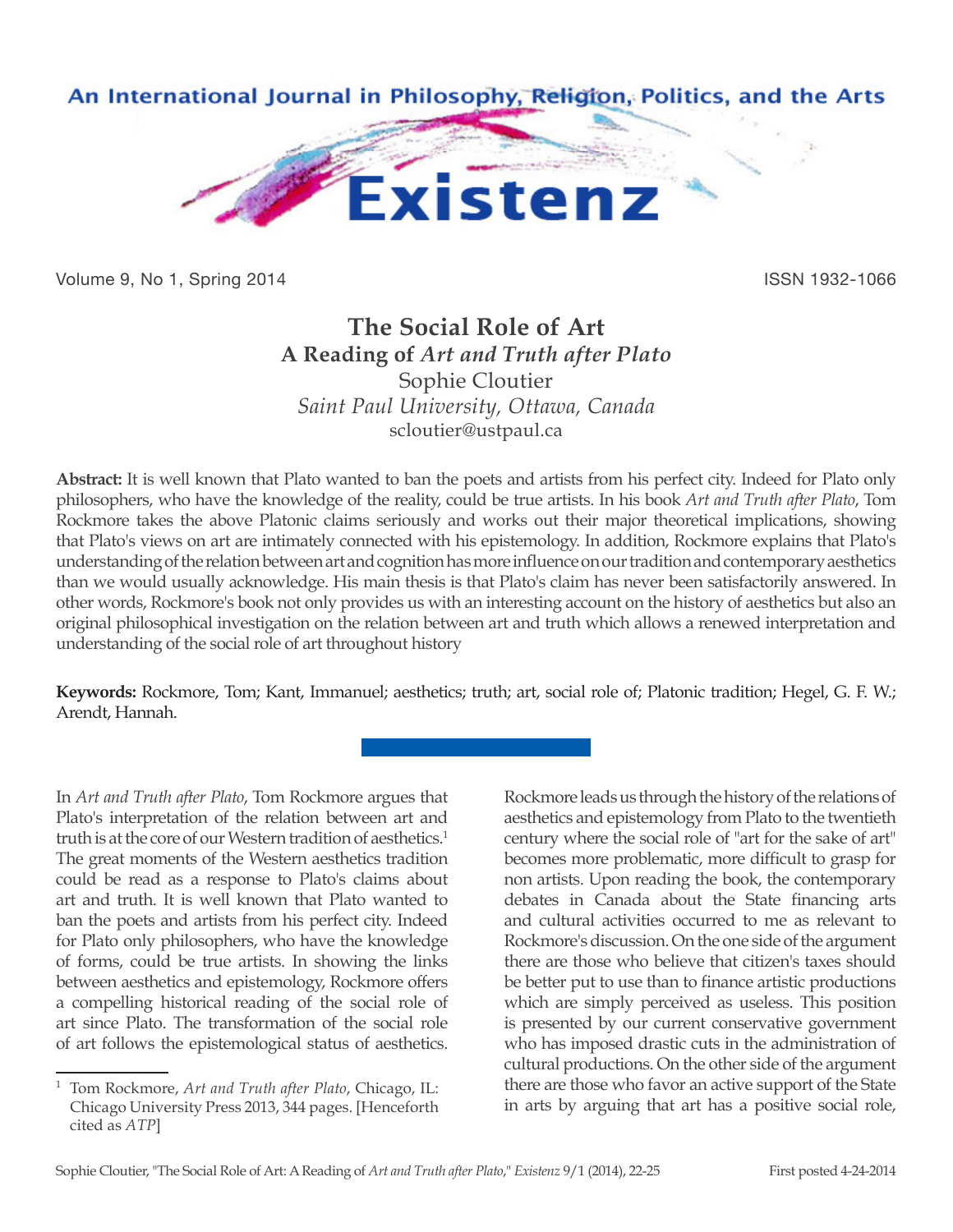but what exactly is this social role is not always clear. With his historical and epistemological perspective, Rockmore's book could be read as an answer to these questions; as arguments for the defenders of art. As we will see his answer is resolutely Hegelian, and so is, at the end, his methodology.

In Ancient Greece, mythology was a source of knowledge and art which represented mythology had a pedagogical purpose. Plato opposes this view by arguing that mythology is not a source of knowledge. Moreover, art cannot represent adequately the mind-independent external world and could be dangerous for the beautiful order of his perfect city. His theory of forms is at the heart of his criticisms of poetry. If Plato wants to ban artists and poets from his perfect city it is because some forms of art are not reliable sources of knowledge, which could be dangerous and lead citizens into error. Most probably, Plato regards the condemnation of Socrates, the wisest man of the city, as the biggest error of the Athenian democracy. He believes that the majority of men are not able to distinguish between reality and appearance and should not rule the city. As Hannah Arendt remarks, when Plato is concerned with political philosophy, the idea of good is transformed into standards and measurements and in so doing acquires more importance than the idea of the beautiful. She writes:

This transformation was necessary to apply the doctrine of ideas to politics, and it is essentially for a political purpose, the purpose of eliminating the character of frailty from human affairs, that Plato found necessary to declare the good, and not the beautiful, to be the highest idea. [...] even in the Republic, the philosopher is still defined as a lover of beauty, not of goodness. The good is the highest idea of the philosopher-king, who wishes to be the ruler of human affairs because he must spend his life among men and cannot dwell forever under the sky of ideas.<sup>2</sup>

Rockmore explains well how for Plato the philosopher must not only rule over politics but also over art; the philosopher is not only king, he must also be artist. Plato rejects artistic imitation on epistemological grounds: art cannot properly imitate the forms. Art cannot make any cognitive claim; it cannot be associated with knowledge. In his perfect city, Plato wants to impose censorship on art to control its quality and content. Plato's attack on imitative poetry links epistemology to politics (*ATP* 56). Art must not only be pleasurable but also beneficial to the city. In a way he keeps the ancient pedagogical role of art but restricts art to true art, namely art that is able to imitate the forms. Of course, only philosophers who have knowledge of the forms can grasp reality and can represent it correctly. Rockmore summarizes: "there is knowledge, or knowledge of the forms, but poets and other types of artists do not have it" (*ATP* 40). As he explains, "Plato did not anticipate a noncognitive use of representation" (*ATP* 47) nor a type of cognition that would be directed toward the subject instead of toward the mind-independent external world.

Rockmore's work allows us also to understand how Aristotle was able to redeem arts' status and social role. He argues that Aristotle's rehabilitation of artistic creation is anti-Platonic and is rooted in his reading and criticism of Plato's theory of knowledge. The author shows brilliantly how the question of art, of artistic representation is linked—maybe subsequent—to the problem of "what it means to know?" Aristotle opposes the theory of the forms and in so doing liberates art from the obligation to be an imitation of the forms. He answers Plato by transforming the understanding of imitation. For Aristotle art imitates human life, human actions, and not the forms.

If art is the imitation of human life it has an important social role as it can represent examples of good life, *eudaimonia*, and inspire citizens to act.3 Rockmore stresses that poetry has for Aristotle a higher rank than history because it is like philosophy; it is dealing with general truths and history only with specific events. But Aristotle escapes the Platonic problem of the epistemological status of imitation, of the truth of art, by changing the meaning of *mimesis* as making or creating. The artists do not simply imitate the real; they create as they construct plots. Rockmore explains that Aristotle, contrary to Plato, is interested in the actual State where philosophers are not kings. He also abandons the claim for truth in the Platonic sense. "In substituting life for a transcendent object, Aristotle attributes a positive function to forms of art situated

<sup>2</sup> Hannah Arendt, *The Human Condition*, Second edition, Chicago & London: The University of Chicago Press, 1998, p. 226.

<sup>3</sup> Hannah Arendt is influenced by Aristotle in her understanding of tragedy. She characterizes revolution as a tragic event because it operates in a similar way on spectators. It provides a catharsis that purifies men from what could prevent them from acting. See Hannah Arendt, *On Revolution*, New York: Viking Press, 1963, and Hannah Arendt, *Between Past and Future: Eight Exercises in Political Thought*, New York: Viking Press, 1968.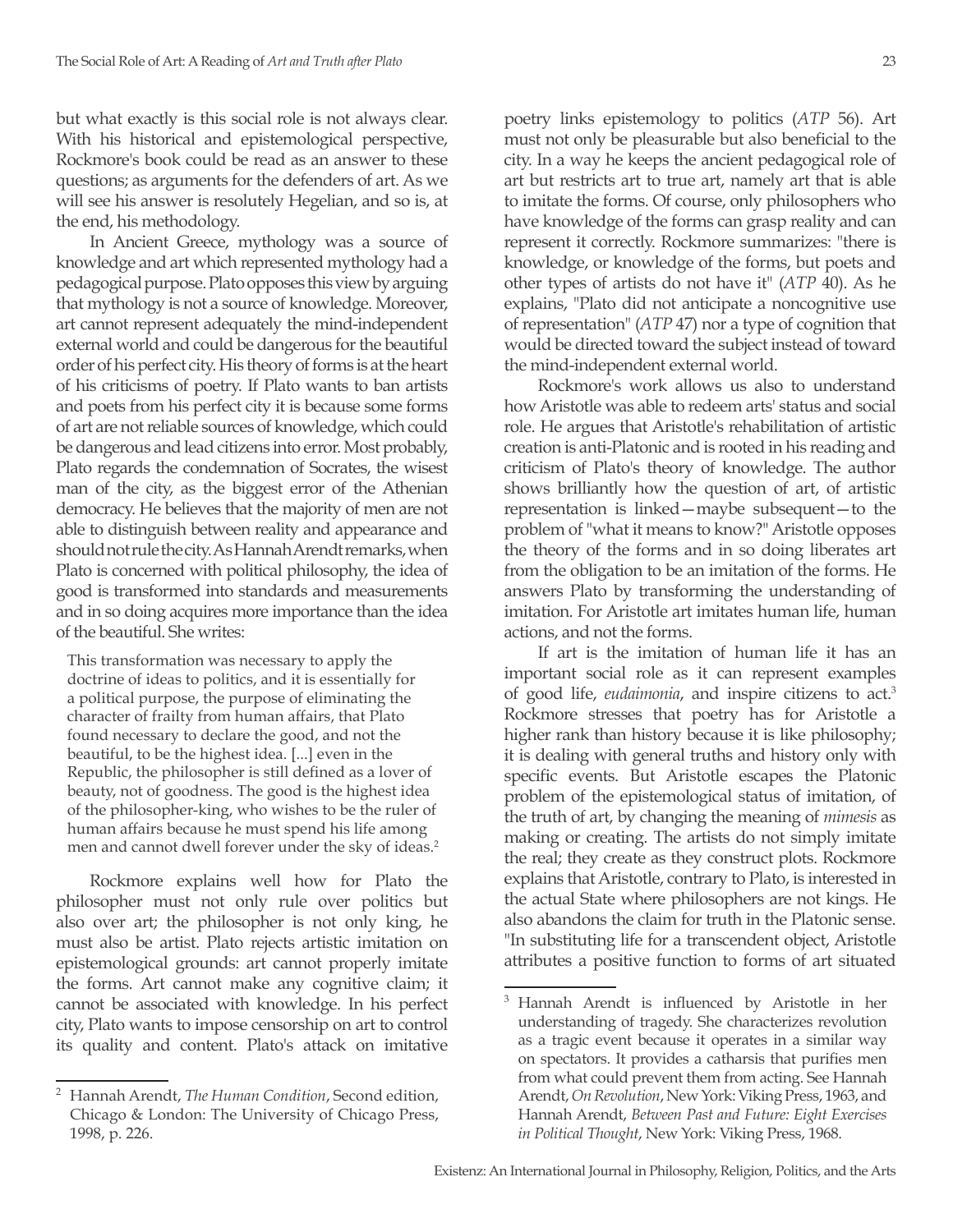within the social context." (*ATP* 69). Art can become true and useful in depicting human context especially in the case of tragedy which provides the *catharsis*. Of course, Aristotle is only changing the focus, he is not really answering Plato's problem: "mere imitation of human life does not substitute for imitation of mindindependent reality" (*ATP* 67).

The medieval Christian period is marked by religious faith and inference from world to God and consequently art can become a source of knowledge. Rockmore writes: "In this way, medieval theoreticians turn the Platonic critique of art against Platonism in suggesting that in artworks we honor and know the divine cause of the world." (*ATP* 74). The medieval artists are not concerned with the question if they can represent the world, but rather how to best represent the divine dimension. Therefore they remain consistent with the Platonic view that art imitates the mind-independent world, but are anti-Platonic in their understanding of the relation of art and truth. Artists claim to represent nature, thus to represent the divine creation. Like it was the case in Antiquity, art has a pedagogical purpose as it can educate the illiterate about the transcendent Christian reality. The social role of art is to link the individual to the divine (*ATP* 77); artistic representation has a cognitive function. Rockmore stresses the specific social role of art as adoration. He writes: "This adoration, which is basically representational in approach, takes place in a series of three kinds of works: the work of the creator; the work of nature, which resembles the divine ideal; and the work of artist who imitates nature" (*ATP* 93). Of course, this cognitive status of art is never rationally questioned since it is based on faith. God creates the world and its creation is beautiful; in knowing the world, man knows its creator.

From the medieval period, Rockmore goes directly to Kant and German idealist aesthetics. He recalls how Kant was facing the problem of taste, namely how to transform subjective judgements of taste into objective judgments. This problem could be read as a response to Plato in a shift of emphasis from the art object to the response to it. The focus is shifted from the cognitive value of art to the feelings of pleasure or displeasure of the subject. Kant is mainly interested in the spectator. This modification is linked to Kant's theory of knowledge: the noumenal world is beyond the limits of reason. Because Rockmore's study deals with the relation of art and truth, he devotes considerable attention to the Analytic of the sublime and sheds light on the links between the *First* and *Third Critique*. Indeed Kant explains that the faculty of judgment is free only in aesthetic judgments, in the free interplay of imagination and reason. In teleological judgments, the faculty of judgment has to submit to reason through the concept of end that is, through the principle of the purposiveness of nature. But for Kant's argument to be convincing, we have to think that nature has a purpose. Rockmore summarizes: "Kant suggests he his a deep Platonist while taking an anti-Platonic approach to art and art objects. In denying that aesthetics yields knowledge, or at least knowledge as he understands it in the *First Critique*, Kant undoes Platonic link between art and truth" (*ATP* 143). As we know, this liberation of art from truth is very important in Arendt's reading of Kant's political philosophy—I will come back to it. Nonetheless as judgment of taste is a form of interpretation of art objects, it becomes a form of knowledge that can be valid for all observers. Rockmore seems unsatisfied with Kant's attempt to enlarge the understanding of knowledge in order to include interpretation. The problem lies in the restricted view of interpretation that fails to acknowledge its historical character.

Rockmore will find the answer to this problem in Hegel. Indeed, Hegel thinks that art is a function of the historical moment: art is essentially historical. Artists capture the *Zeitgeist* and art becomes a form of knowledge about human beings. Rockmore writes: "Art is a central form of expression of human understanding about the world and themselves, in short an indispensable window on the human soul" (*ATP* 184). The suprasensuous reality is not for Hegel independent as it is for Plato; it derives of the activities of finite beings. Hence art can make cognitive claims as a middle-term between the finite and infinite; between the here and now and pure thought. However, art can only display a part of truth. For Hegel, philosophy has a privileged position regarding knowledge. I found Rockmore's reading of Hegel's claim that art is dead very convincing. He argues that we cannot take this claim literally. Because of its historical character, art's role has changed and it no longer satisfies human spiritual needs or other needs in the same way it once did. We no longer seek ultimate truth in art; we no longer think that art can represent the divine. This understanding of the spiritual role of art or the use of art to know the divine is dead but the nature of art as a window on the human soul is not dead. Moreover, art has a cognitive function with respect to recognition: we recognize and know ourselves in and through what we do—or as Hans-Georg Gadamer puts it: "humanity encounters itself" in art (quoted in *ATP* 192). Rockmore